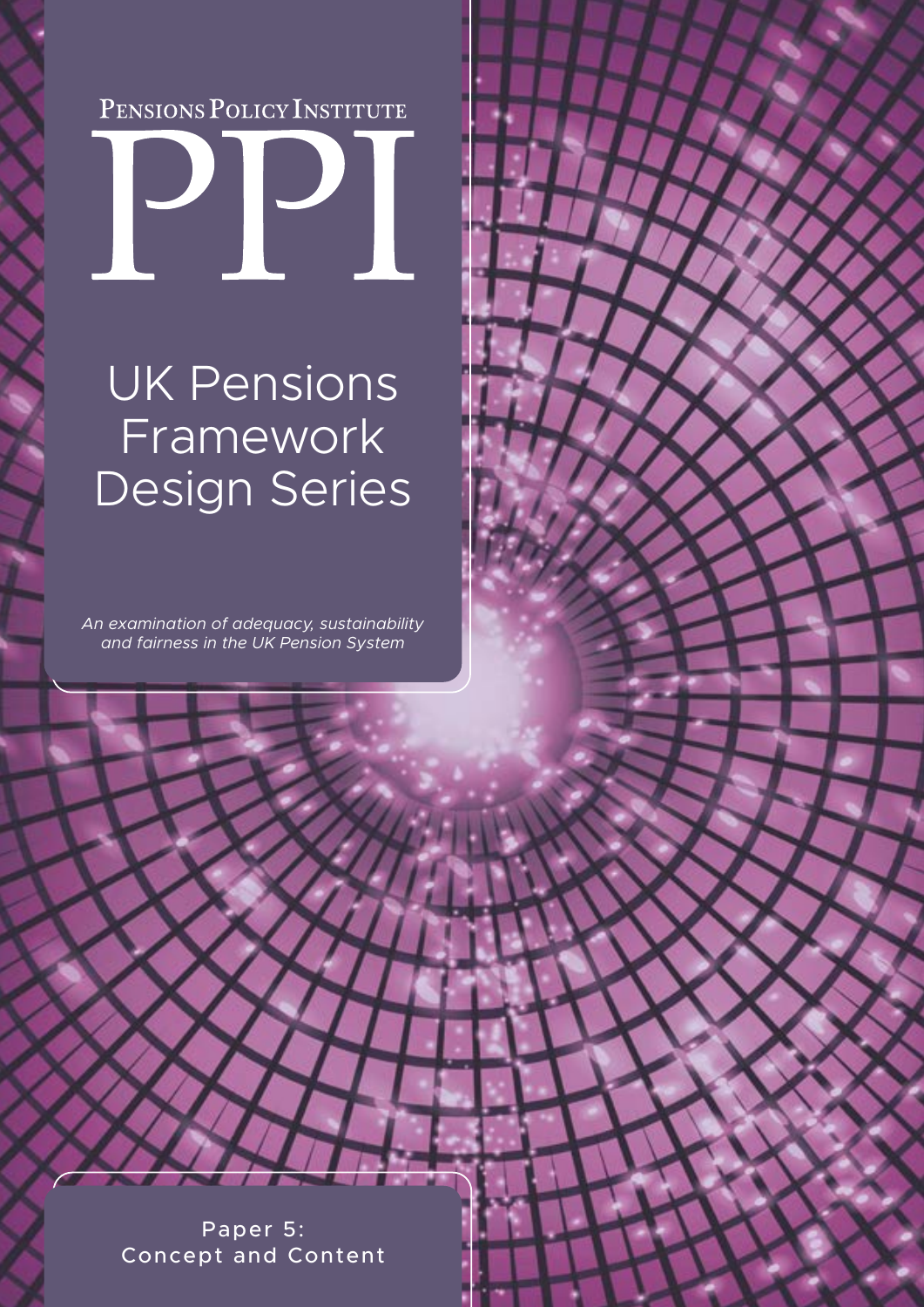### UK Pensions Framework Design Series: Paper 5: Fairness – Concept and Content



comprises five papers which together document the process of developing the UK Pensions Framework, undertaken over the course of 2021.

The UK Pensions Framework is a long-term analytical instrument which seeks to build a clear picture of how strengths and weaknesses in the UK pension system are evolving over time. From its first release, due in Q4 2022 and annually thereafter, it aims to provide a consistent and systematic approach to examining and simulating changes in adequacy, sustainability and fairness in the UK State and private pension system, which overall determine the financial security that people have in later life.

This paper presents a more detailed discussion on what fairness means in the context of the UK pension system. It expands upon the introduction provided in the [Main Report](https://www.pensionspolicyinstitute.org.uk/sponsor-research/research-reports/2021/2021-12-14-the-uk-pensions-framework-paper-2/). The Main Report offers a detailed insight into the context, structure and content of the Framework, what the Framework is, why it is needed and how it has been designed. An abridged version is provided in the [Executive Summary and Illustrative](https://www.pensionspolicyinstitute.org.uk/sponsor-research/research-reports/2021/2021-12-14-the-uk-pensions-framework-paper-1/)  [Case Study](https://www.pensionspolicyinstitute.org.uk/sponsor-research/research-reports/2021/2021-12-14-the-uk-pensions-framework-paper-1/). Further examination of the concepts underpinning analysis of [Adequacy](https://www.pensionspolicyinstitute.org.uk/sponsor-research/research-reports/2021/2021-12-14-the-uk-pensions-framework-paper-3/), [Sustainability](https://www.pensionspolicyinstitute.org.uk/sponsor-research/research-reports/2021/2021-12-14-the-uk-pensions-framework-paper-4/) and [Fairness,](https://www.pensionspolicyinstitute.org.uk/sponsor-research/research-reports/2021/2021-12-14-the-uk-pensions-framework-paper-5/) along with their proposed content indicators, is provided in three supporting papers.

The Pensions Policy Institute is an independent notfor-profit educational research organisation, devoted to improving retirement outcomes by being part of the policy debate and driving industry conversations through facts and evidence. The UK Pensions Framework project has been kindly sponsored by Aviva. Sponsorship has been given to help fund the research, and does not necessarily imply agreement with, or support for, the analysis or findings from the project.

The UK Pensions Framework Design Series has been authored by Anna Brain, Research Associate at the PPI. The PPI would like to thank experts from across government, regulators, academia and industry around the world who have so generously given their time to provide insight and guidance into the development of this work. Their contribution is gratefully acknowledged in the [Main Report.](https://www.pensionspolicyinstitute.org.uk/sponsor-research/research-reports/2021/2021-12-14-the-uk-pensions-framework-paper-2/) The next step in the Framework project is to undertake detailed analysis of the UK pension to understand how it is changing year on year, the results of which will be made available annually from the end of 2022 onwards.

Published by the Pensions Policy Institute

**©** December 2021

ISBN 978-1-914468-06-3

**www.pensionspolicyinstitute.org.uk**

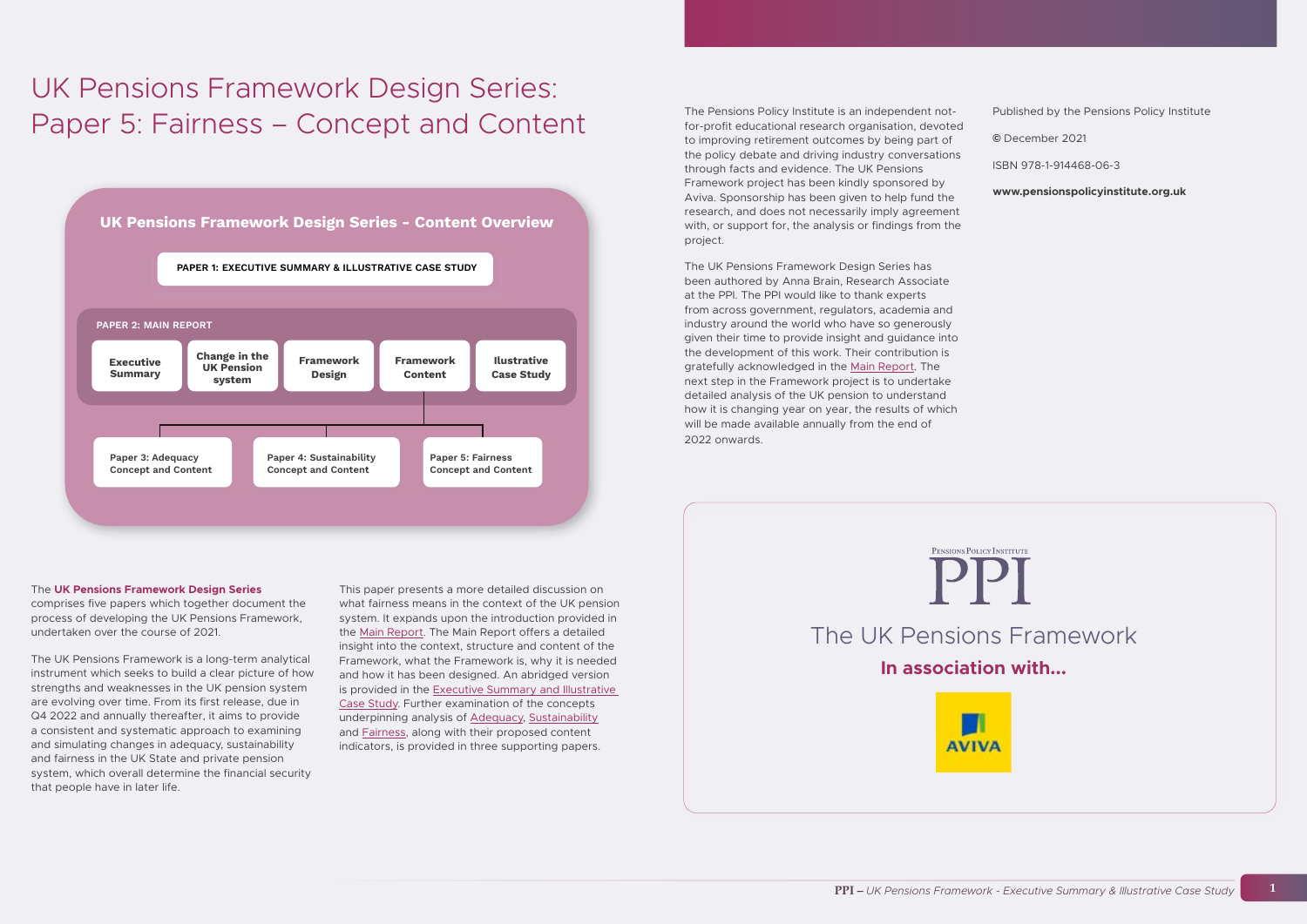Impartial and just treatment or behaviour without favouritism or discrimination

## Inclusion



# Protection



### Trust

## Outcomes



### Promises



An inclusive system which engenders trust, provides fair benefits for all, protects people equally from risk in retirement and upholds the commitments that are made within and between generations.

Making access to pension incentives, products and services available to everyone, along with the support people need to understand them



Safeguarding people against risks inside and outside the pension system, whilst supporting them to make good choices from working life into retirement

A system wich gives people belief in its purpose, along with the confidence and motivation to work towards individual and common goals

Ensuring that people are protected equally from the risk that their standard of living might fall in retirement

Upholding commitments that underpin the integrity of the pension system within and between generations

FAIRNESS

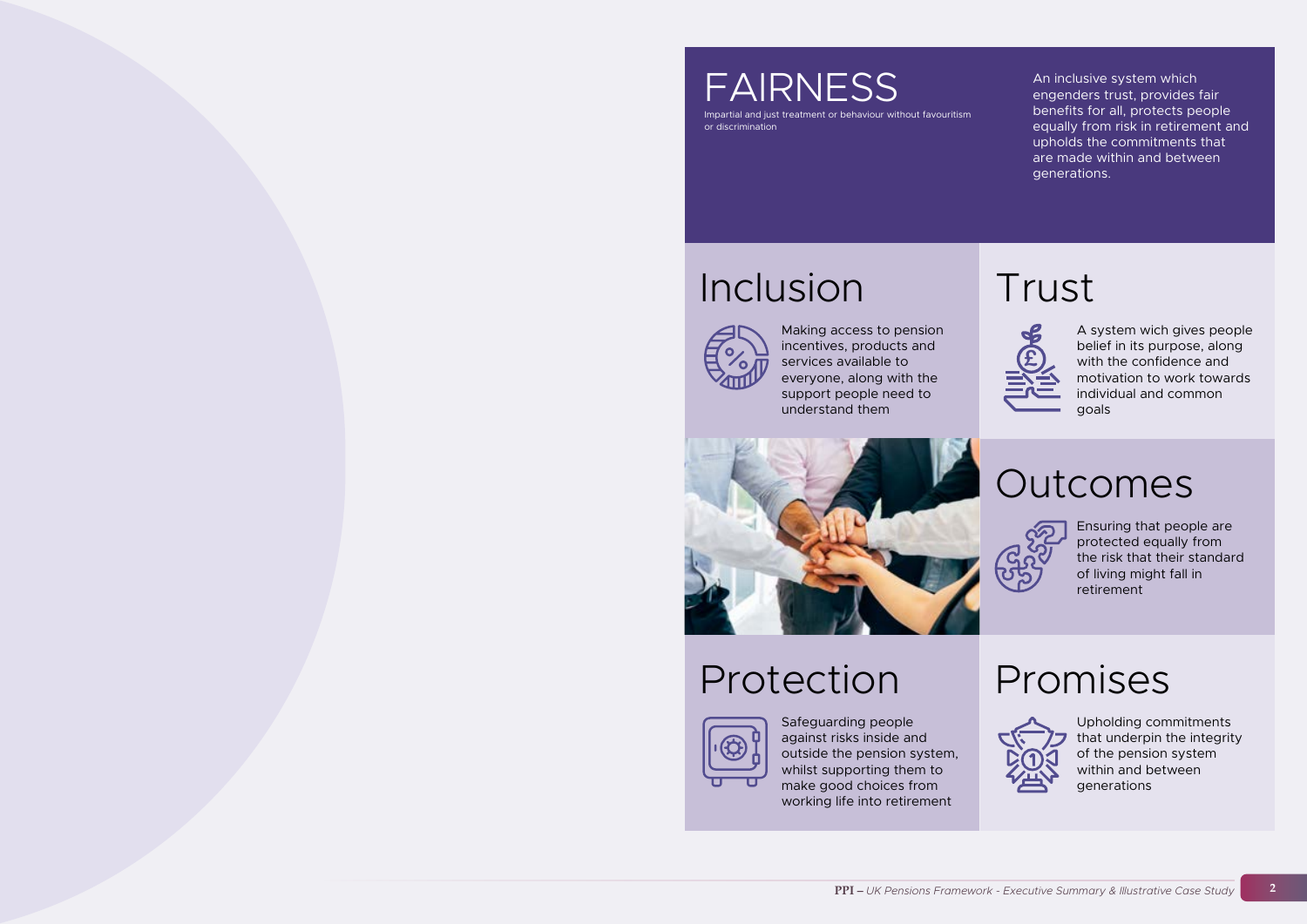# Fairness

An inclusive system which engenders trust, provides fair benefits for all, protects people equally from risk in retirement and upholds the commitments that are made within and between generations.





### **Process Fairness**

- **•** Inclusion
- **•** Engagement
- **•** Choice & Defaults

### **Outcome Fairness**

- **•** Differences between population groups
- **•** Differences between individuals

### **Protection Consumers**

- **•** Value for Money
- **•** Pension Scams
- **•** DB Transfers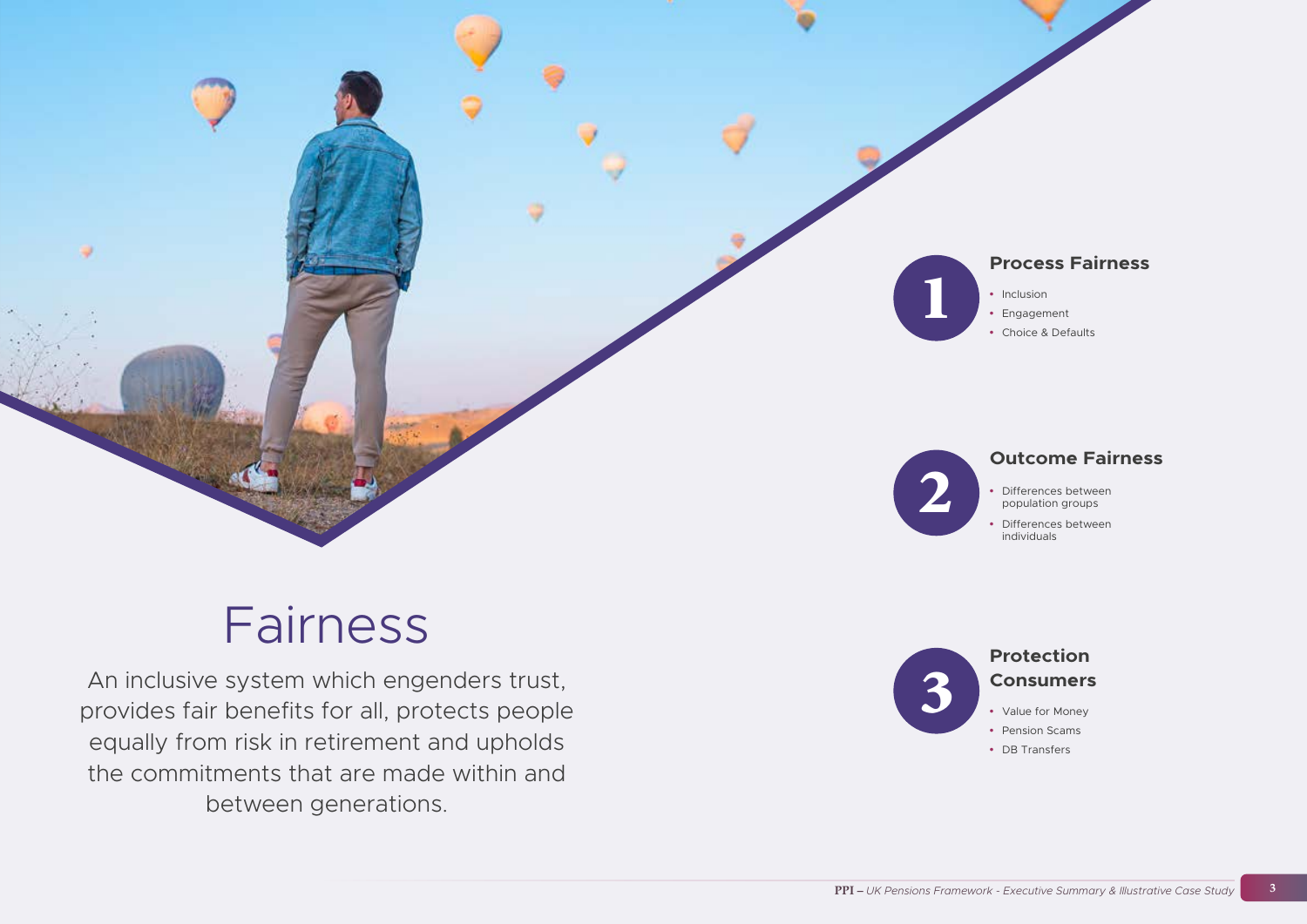# Introduction

**"What the public typically want from their Government are policies that are fair and treat citizens in an equitable manner. (Sen, 2009)".1** 

The need to plan for retirement affects nearly everyone in our society. For them to have a sense of ownership of their pensions, and to be encouraged to save for retirement, they need confidence that the pensions system is working for them and that their savings are protected.

This paper describes how fairness indicators have been derived from the concepts of equality of opportunity and equality of outcome. The indicator groups include process fairness, outcome fairness, and the need to protect consumers. An overview of the rationale, content and current themes for each indicator group is provided at the end of the paper. The paper addresses the following questions:

- **•** What is fairness and why does it matter?
- **•** What does fairness mean in the Framework?
- **•** What are the Framework's indicators?

#### **What is fairness and why does it matter?**

**Fairness matters because people who are treated fairly will have confidence in a system that they contribute to throughout their whole life, in order to have better outcomes in later life.**

Balancing the competing objectives of adequacy, which relates primarily to benefits, and sustainability, which relates primarily to resources and costs, necessarily requires that decisions are made over how the costs and benefits of pensions are distributed. As with all areas of public policy however, outcomes are not always distributed evenly over time or group. The challenge for policy, and for society, is therefore to establish the extent to which they are distributed fairly. Establishing what fairness means, however, is widely contested, and the difficulties involved in doing so are arguably the reason that pension reform is known as the "third rail" of politics.2

**The Framework's definition of fairness is derived from the principles of equality of opportunity and equality of outcome. It also incorporates the considerations for inclusion, trust, protection, commitments and fair benefits for all.** 

Although everyone expects fairness from pension systems and policy, defining what fairness means is a subjective concept that means different things to different people. Fairness is particularly difficult to objectively define and develop in the Framework. However, its importance to the way in which the pension system is delivering on its objectives is sufficiently high to warrant an attempt to do so. It will also be a measure of the extent to which the pension system is contributing the wider public policy priority of tackling inequalities. The chosen interpretations and indicators of fairness are the product of extensive discussions and research. However, whilst they are derived from a theoretical underpinning, they are also intended to reflect the shape of the UK pension system in order that findings can be practically related to policy design and outcomes.

- **1.** Each person has choices that are equivalent to everyone else, in terms of the opportunity to satisfy need and preferences through choices that are on offer
- **2.** People should be able to "negotiate" these options equally through comparable levels of awareness of the options, ability to choose among them, and willingness to do so
- **3.** Where people are not able to negotiate equally, their options should differ in structure or content to the extent that they counterbalance some of these inequalities<sup>12</sup>

#### **Fairness has been chosen as a Framework objective to reflect the notion that every individual is a valued member of the collective.3**

It also reflects the importance that people see in being treated fairly, and in treating others fairly.4 Furthermore, if people believe that a system, authority or entity is fair, they are more likely to trust its motives and work towards individual and common goals.<sup>5</sup>

#### **Trust and fairness are prominent issues for policymakers, pension providers and managers, employers and, most importantly, the public.**

Trust plays a crucial role in the perception people have of pensions, and the extent to which they believe the system can deliver positive outcomes

for themselves and the world they live in. It provides authorities with legitimacy and underlies voluntary cooperation with the system and its laws.<sup>6</sup> It also has demonstrable economic as well as political significance, and has been shown to motivate the moral rules by which people judge entities and individuals, as well as Governments, on what they may or may not do.7 For people to trust the system, they need to know they can take part on the same terms as everyone else and expect an outcome that allows them to live with dignity and security in retirement.8

#### **What does fairness mean in the Framework?**

**In the Framework, "fair" means that people have an equal opportunity to participate in and benefit from the pension system, and that they can achieve outcomes which meet their needs and preferences equally.9**

Much of the debate around equality in pensions, as well as other policy areas, centres around the question of "equality of what?". The Framework's interpretation of fairness, and the indicators chosen to assess it, are broadly based upon the principles of equality of opportunity, and equality of outcome.

**Equality of outcome means equalising where people end up. Equality of opportunity means equalising where they begin. (Phillips, 2004)**

**Equality of opportunity refers to the extent to which people are treated equally in the pension system in order that its benefits are available to everyone, regardless of other factors such as gender, race, class or capability.10** 

Equality of opportunity is considered a primary criterion in the pursuit of justice and fairness in public policy.11 Its purpose is to counterbalance factors that might otherwise contribute to unequal outcomes such as access, awareness and understanding in order that everyone who wishes is able and supported to achieve a good outcome. It implies that:

In order to examine equality of opportunity, the Framework will focus largely on factors relating to process fairness. These include initiatives or interventions which can help to make levels of inclusion, engagement, awareness, capability and motivation more comparable. It will also consider how the use of policy levers such as default options and pathways can help make the benefits of pensions more widely accessible.

#### **Equality of outcome reflects differences in the benefits that individuals, or groups of individuals, are able to achieve from the pension system.**

The benefits of the pension system relate directly to is overarching objective, which is to provide financial security in later life in such a way that people are protected from poverty, and able to maintain their living standards in later life. Equality of outcome is covered in the Outcome Fairness group of indicators, and overall refers to the under or overrepresentation of certain groups or individuals among those at risk of not being able to meet their basic needs (poverty) or preferences (living standards) in retirement.

<sup>&</sup>lt;sup>8</sup> Holzmann, R., Hinz, R. P., & Dorfman, M. (World Bank) (2008); Hutton, J. (2006); European Commission (2018)

<sup>1</sup> Peters, B. (2015) p.156

 $2$  Borssh-Supan, A. (2014)

<sup>3</sup> Niesiobedzka, S. & Kokodziej, S. (2017)

<sup>4</sup> Kahneman, D., Knetsch, J. & Thaler, R. H. (1986); Sen, A. (2009)

<sup>5</sup> Feld, L.P. & Frey, B. S. (2007); Niesiobedzka, S. & Kokodziej, S. (2017)

 $6$  Slemrod, J. (2007); Feld, L.P. & Frey, B. S. (2007).  $<sup>7</sup>$  Kahneman, D. (2013)</sup>

<sup>9</sup> BRawls, J. (2001)

<sup>10</sup> Fleurbaey, M. (1995); Rawls, J. (2001)

 $11$  Rawls, J. (2001)

<sup>12</sup> Arneson, R. (1989)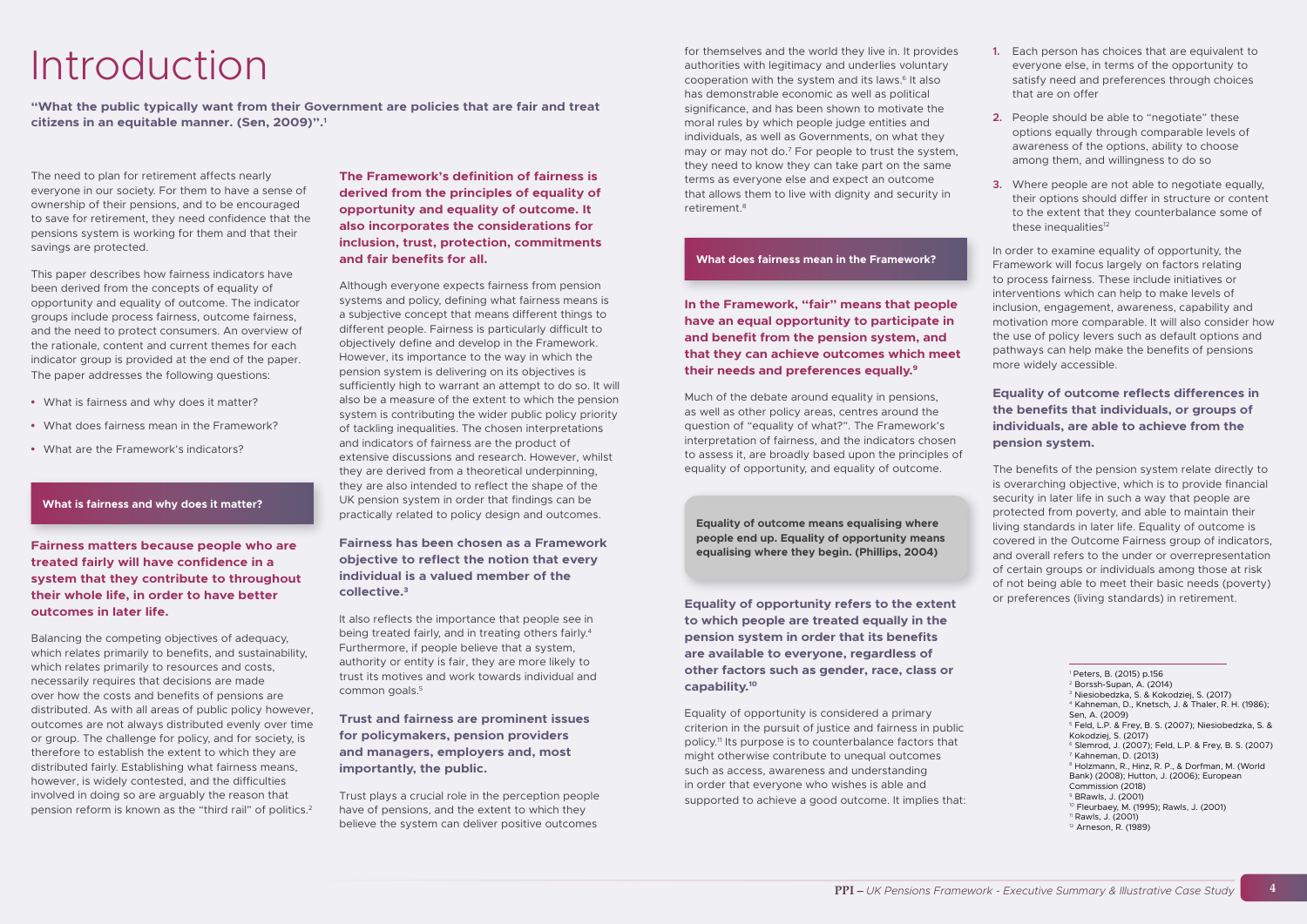

In this way, equality refers to the equal distribution of outcomes among individuals, not the equal distribution of resources. A key factor to achieving this, however, is the redistribution of resources in such a way that differences across society are minimised.13 Many of these differences are reproduced from inequalities which originate in and widen throughout working life, particularly among women and ethnic minorities who suffer both from gender and ethnicity pay gaps, and overrepresentation in low-income groups.

By looking at both equality of opportunity and equality of outcome in the pension system, or at process fairness and outcome fairness, the Framework aims to identify where and how pension inequalities originate, and where efforts to correct them can be most productive.

**Helping savers to make informed decisions about their pensions and avoid falling victim to scams, poor decisions or detrimental outcomes is a focus for policies that aim to improve fairness across the pension system.** 

Pensions are different to other forms of saving because people generally have a lower risk tolerance, relatively low understanding of what is needed to achieve good outcomes, a higher proportion of their average wealth invested than in other vehicles, and somewhat constrained choice of products and services.

Although responsibility for pension outcomes has moved towards individuals and households, Governments still have a commitment to adequacy and to protecting people from harm. This can include measures to ensure savers achieve value for money, provide protection or compensation against scheme failures or defaults on commitments, and mitigate the asymmetries in information between providers and savers through engagement or use of defaults. Three of the most widespread risks to savers are examined in the third indicator which relates to protecting consumers: value for money, Defined Benefit (DB) transfers and pension scams.

**The next section of this paper outlines the sub-objectives and indicators which will be used to examine fairness in the pension system.** 

13 Peters, B. (2015); Rawls, J. (2001)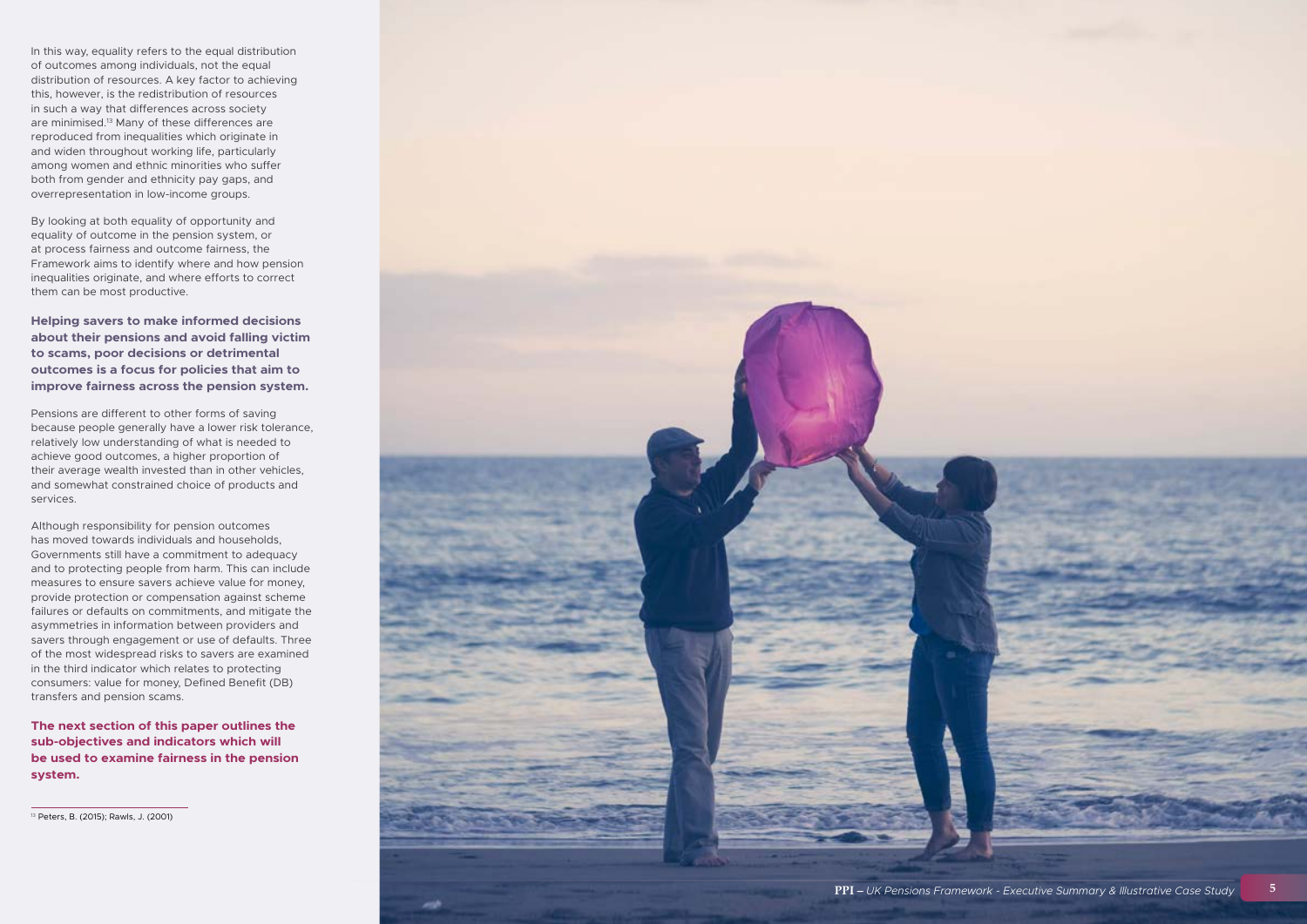#### **F1: Process Fairness**

Process fairness is a key element of the overall fairness objective because it is a driver of fair outcomes. When processes are deemed to be fair, people are more likely to interact positively with the system and changes which are brought about within it. It can also build and maintain confidence and legitimacy,15 as well as secure commitment to rules and objectives.<sup>16</sup>

#### **Differences in the opportunity that people have to access the benefits of the pension system and the way in which they are treated within it.14**

Process fairness indicators examines inclusion, engagement, default architecture and policy commitments in the context of equal opportunity, individual autonomy and freedom of choice. The extent to which processes are equal within the pension system is complex. Active decision makers generally prefer less process fairness over having their actions constrained.17 In contrast, low process fairness can leave some individuals vulnerable to unfair or harmful outcomes and inequalities. In reality, the extent to which processes are equal is highly dependent on the policy area and process in question. Choice architecture, or the use of defaults such as automatic enrolment, are becoming more widely used to moderate many of these processes.

Issues around inclusion frequently arise when considering process fairness. Inclusion is essential to tackling savings and investment gaps,<sup>18</sup> and refers to differences in the extent to which individuals can benefit from certain outcomes on account of eligibility and other criteria. A good example of this is the difference in the treatment of tax relief in net pay and relief at source arrangements, or some automatic enrolment qualifying rules. Engagement is also another consideration, given its power to influence positive long-term change and tackle the asymmetry of information that exists between savers and financial services organisations.

#### **F1.1 Inclusion**

Variation in the extent to which individuals have awareness of and access to pension incentives, products and services that meet their needs, and the support to understand them

#### **F1.2 Engagement**

Changes in the provision and use of guidance and advice services, as well as information provided by State, DB and Defined Contribution (DC) providers

#### **F1.3 Choice and Defaults**

Where choices are available, the proportion of people opting for default options and the difference in outcome compared to active decision making

#### **F1.4 Policy Commitments and Implementation**

Differences in how rules are announced or enforced between groups or over time

#### **F2: Outcome Fairness**

#### **This group of indicators examines how differences in the way in which retirement outcomes are distributed among individuals and population groups can put some people at greater financial risk in later life than others**

Outcome fairness refers to the under or overrepresentation of groups or individuals when examining overall levels of poverty, and the extent to which people are able to generate a level of savings sufficient to maintain their standard of living through from working life into retirement. These indicators bring together a range of information from across the Framework in order to build a picture of the drivers and outcomes of later life experiences among at-risk groups, with a particular emphasis on women, BAME people, carers and those with disabilities, as well as those in non-traditional or self-employment.

Analysis will also consider where inequalities that originate in working life are replicated in retirement, and where risks exist that could be mitigated or exacerbated by pension policy and system design. For example, policies such as increased pay gap reporting and the widespread provision of National Insurance credits are designed to narrow pension savings gaps, and reduce the likelihood that inequalities are compounded over time. However, others such as automatic enrolment eligibility criteria may be exacerbating inequalities because those most likely to be ineligible for workplace pension saving on account of working patterns are also those at greatest risk of poor outcomes in retirement. Closing these gaps is an important consideration for fairness in the pension system.

#### **The Framework will also consider how pension outcomes differ among individuals when major life events occur such as divorce, illness and death.**

The way in which pension benefits are shared when couples separate, transferred and taxed when the saver passes away, and vary in the event that an individual has to stop work due to ill health can differ on account of factors such as the type of pension people have or the age at which event occurs. These differences can impact on financial security in later

life either for the saver or for their family, sometimes putting people already vulnerable to inequality at even greater risk. For example, married women accumulate up to five times less total pension wealth than married men, but around 70% of couples do not discuss pensions at all when they divorce. Of those who do, only one in seven will actually result in pension sharing. Single women are already at greater risk of poverty in later life than men or couples, and these risks are likely to be compounded by these differences, particularly as one in seven women over 60 is divorced.19

#### **F2.1 Differences between population groups**

Pension wealth gaps by age, gender, ethnicity, employment status including self-employed, carers and those with disabilities, marital status, poverty gaps, and differences in the proportion of people expected to maintain living standards in retirement

#### **F2.2 Differences between individuals**

Pension sharing on divorce, treatment of pensions at the onset of ill health or after the death of a member

<sup>14</sup> Brockner, J., Wiesenfeld, B. & Diekmann, K. (2009) 15 Rawls, J. (1972)

<sup>16</sup> Kirchler, E. (2007)

<sup>17</sup> Brockner, J. Wiesenfeld, B. & Diekmann, K. (2009)

<sup>18</sup> The Wisdom Council (2019)

<sup>19</sup> Buckley, J. & Price, D. (2021)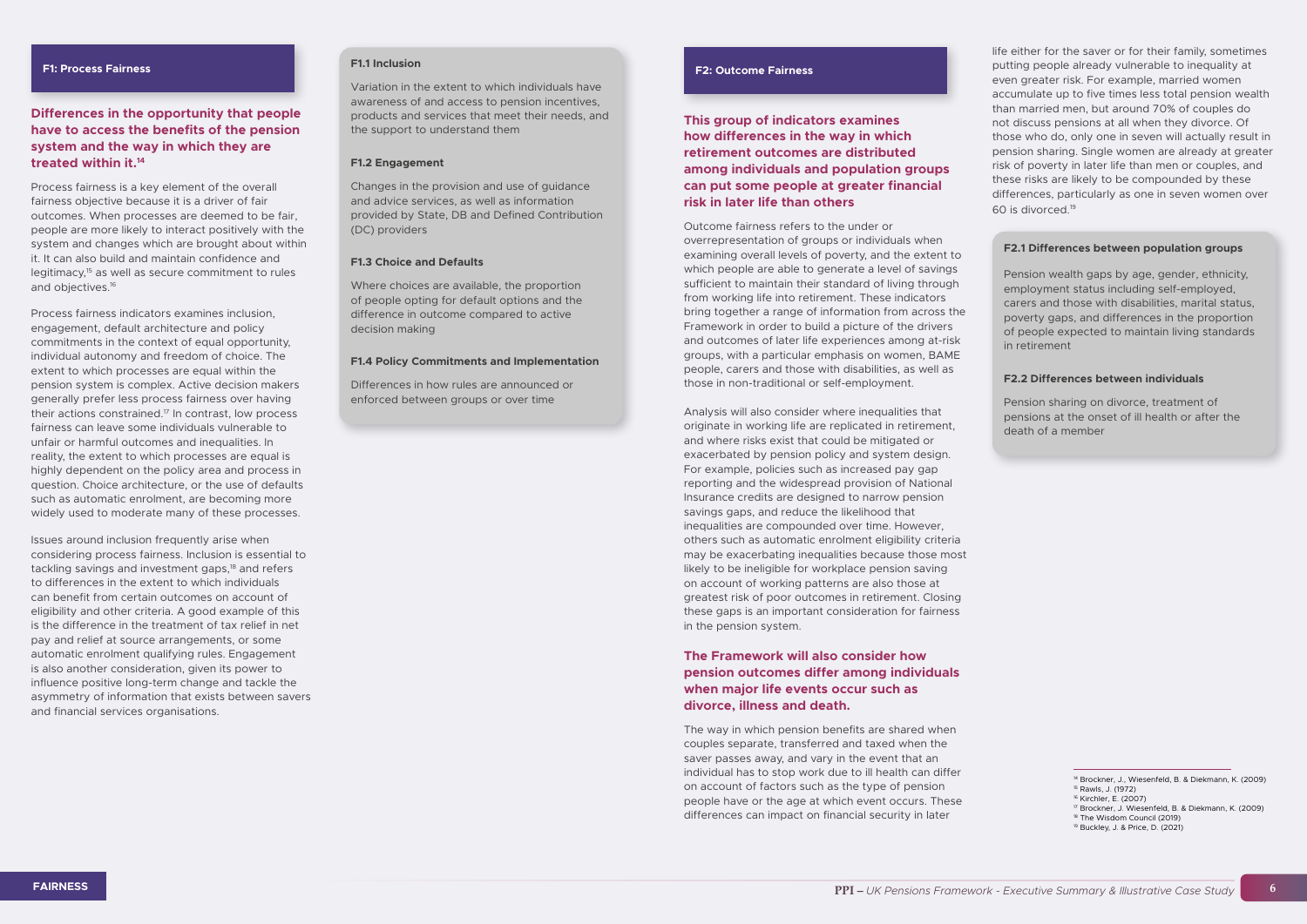

#### **F3: Protecting Consumers**

**This group of indicators will examine trends across three risks that savers face to their retirement savings and actions taken by schemes and regulatory bodies to manage them: DB transfers, pension scams and value for money.** 

Two of the risks, DB transfers and pension scams, relate to circumstances whereby people either opt to transfer DB rights into DC arrangements, or are fraudulently persuaded to part with their savings. In both cases, activity has evolved and increased since the introduction of pension freedoms in 2016. Poor decisions can threaten the financial wellbeing of individuals, as well as the wider integrity of the pension system and are becoming a growing source of concern. Since 2016, over 210,000 people have transferred a combined £80bn in DB pension rights into DC arrangements. Although transfers can offer benefits in some cases, without the right guidance and support in others, people risk making decisions that could be detrimental to later life outcomes by giving up guaranteed income. In the case of pension scams, activity is likely to be significantly underreported.21 43% of people aged over 65 believe they have been targeted (but not necessarily the victim of) scammers, and an estimated £10bn has been lost to pension scams over time with average losses per person of around £91,000 in 2017.<sup>22</sup>

These risks reflect the notion that policy has an important role to play in fairness. It can help to moderate the relationship between pension outcomes and financial markets, and secure an appropriate degree of protection for consumers from detrimental outcomes or from others who "deliberately exploit their weaknesses".20 Among the institutions responsible for maintaining and enforcing complex rules to protect people are Government, regulators, and trustees.

The third risk relates to the concept of value for money, a priority issue for Government and regulators. Value for money looks beyond the costs and charges that might erode the value of savings over time, and asks what people are getting for the money they pay. Where higher charges result in better investment returns for example, it might be worth paying more. Some of the main drivers of good value for money include suitable investment strategies, reasonable costs and charges, and efficient services and administration. As well as value for money, this indicator will also examine trends in DC scheme consolidation in order to track the extent to which scale could contribute to efficiency of costs

#### **F3.1 Value for Money**

Policy initiatives, investment returns, charges and charge caps, scheme consolidation

#### **F3.2 Pension Scams**

Reported and estimated number and cost of pension scams, prevention initiatives and policies which improve provision for victims of scams including tax amnesty

#### **F3.3 DB Transfers**

Number and value of DB transfers; affordability and availability of advice, process regulation



21 House of Commons Work and Pensions Committee (2021); PSIG (2021)

<sup>22</sup> Wilkinson, L. (2020)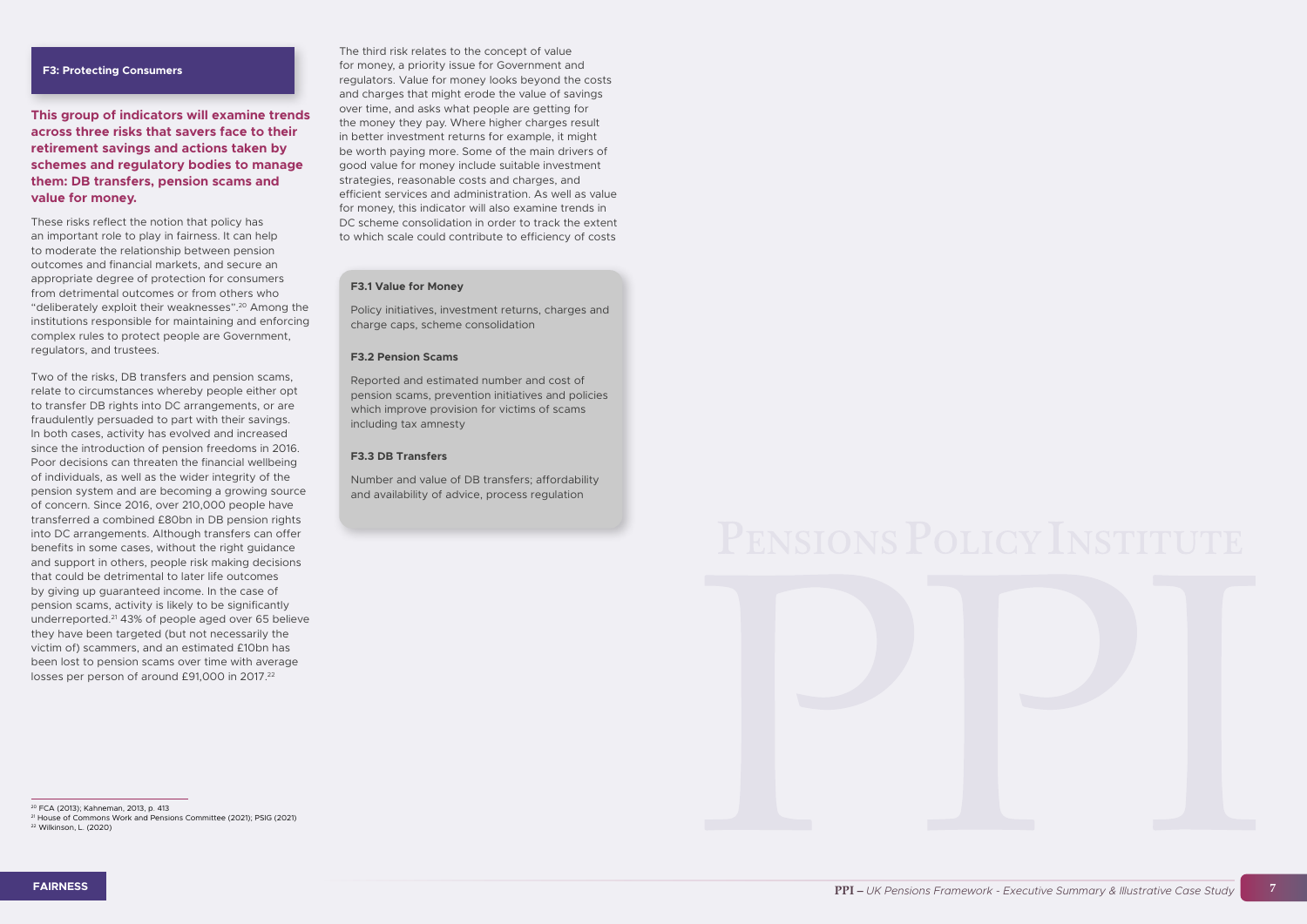# List of References

*Arneson, R. J. (1989). 'Equality and Equal Opportunity'. In: Philosophical Studies 56, pp. 77-93. Available at: https://link.springer.com/content/ (Accessed 4 September 2021)* 

*Borsch-Supan, A. (2014). Rational Pension Reform. In: Harper, S. & Hamblin, K. (eds) International Handbook on Ageing and Public Policy. Cheltenham: Edward Elgar Publishing Ltd*

*Brockner, J., Wiesenfeld, B. & Diekmann, K. (2009). 'Towards a "Fairer" Conception of Process Fairness: Why, When and How More may not Always be Better than Less. In Academy of Management Annals, 3:1. Available at https://journals.aom.org (Accessed 14 September 2021)* 

*Buckley, Jennifer and Price, Debora (2021) Pensions and Divorce: Exploratory Analysis of Quantitative Data. Manchester Institute for Collaborative Research on Ageing, Manchester. Available at: https://www.research.manchester.ac.uk/ (Accessed 2 October 2021)*

*Feld, L. P., & Frey, B. S. (2007). Tax compliance as the result of a psychological tax contract: The role of incentives and responsive regulation. Law and Policy, 29(1), 102–120.*

*Financial Conduct Authority (FCA) (2013) FCA Risk Outlook 2013. Available at: https://www.fca.org.uk/ (Accessed 12 September 2021)* 

*Fleurbaey, M. (1995). 'Equal opportunity or equal social outcome?' In: Economics and Philosophy, 11, pp.22-55. Available at: https://www.cambridge.org (Accessed 12 October 2021)*

*Holzmann, R. & Hinz, R. (World Bank) (2005). Old Age Income Support in the 21st Century. Available at www.worldbank.org/(Accessed 6 June 2021)*

*House of Commons Work and Pensions Committee (2021) Protecting pension savers – five years on from the pension freedoms: Pension scams. Available at: https://committees.parliament.uk/ (Accessed 10 October 2021)* 

*Hutton, J. (2006). Speech on Pension Reform. Available at: https://www.ukpol.co.uk/ (Accessed 4 May 2021)* 

*Kahneman, D., Knetsch, J. L. & Thaler, R. H. (1986). 'Fairness and the Assumptions of Economics'. In The Journal of Business Vol. 59, No. 4, Part 2: The Behavioral Foundations of Economic Theory (Oct., 1986), pp. S285-S300. (Accessed 14 September 2021).* 

*Kahneman, D. (2013). Thinking Fast and Slow. New York, Farrar, Straus & Giroux*

*Kirchler, E. (2007). The economic psychology of tax behaviour. Cambridge: Cambridge University Press.*

*Niesiobedzka, M. & Kolodziej, S. (2017). 'The fair process effect in taxation: the roles of* 

*procedural fairness, outcome favourability and outcome fairness in the acceptance of tax authority decisions', Current Psychology 39, pp. 246-253. Available at: https://link. springer.com (Accessed 2 October 2021)*

*Peters, B. (2015). An Advanced Introduction to Public Policy. Cheltenham: Edward Elgar Publishing.* 

*Rawls, J. (1972). A Theory of Social Justice. Oxford: Oxford University Press Rawls, J. (2001). Justice as Fairness. A restatement. Oxford: Oxford University Press Slemrod, J. (2007). 'Cheating Ourselves: The economics of tax evasion.' In Journal of* 

*Economic Perspectives, 21, pp. 25-48*

*The Wisdom Council (2019). Yes She Can. Available at https://www.thewisdomcouncil. com/yes-she-can/ (Accessed 1 October 2021)*

*Wilkinson, L. (2020) How have scams evolved since the introduction of pension freedoms? based on analysis of Pension Scams Industry Group (PSIG) data 2018*